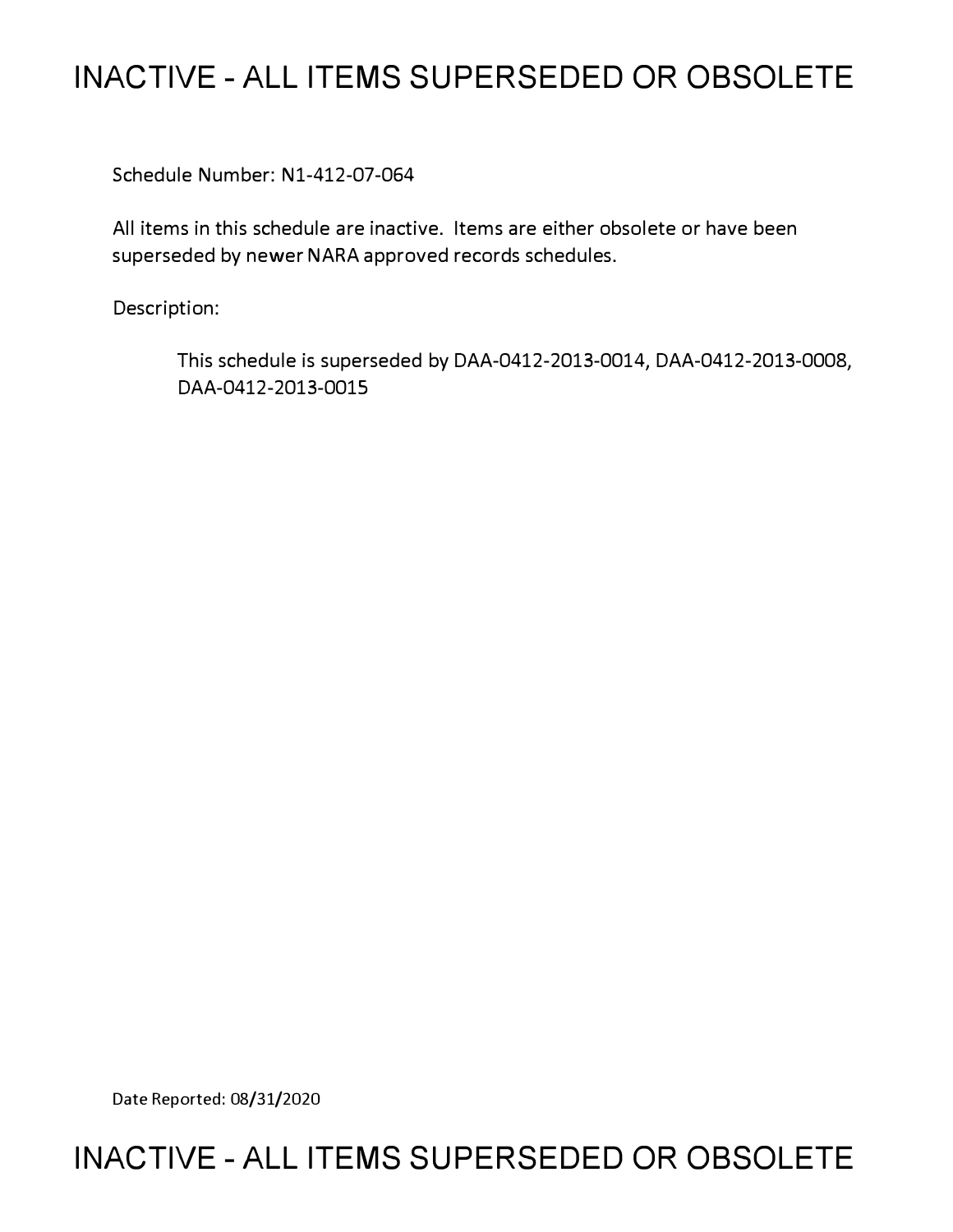| <b>REQUEST FOR RECORDS DISPOSITION AUTHORITY</b>                                                                                                                                                                                                                                                                                                                                                                                                                                                                                                                |                                                                                                                                                                                     |                                      |                   |  | <b>JOB NUMBER</b>                                                                                                                                                                                                                            |                                                                   |  |  |
|-----------------------------------------------------------------------------------------------------------------------------------------------------------------------------------------------------------------------------------------------------------------------------------------------------------------------------------------------------------------------------------------------------------------------------------------------------------------------------------------------------------------------------------------------------------------|-------------------------------------------------------------------------------------------------------------------------------------------------------------------------------------|--------------------------------------|-------------------|--|----------------------------------------------------------------------------------------------------------------------------------------------------------------------------------------------------------------------------------------------|-------------------------------------------------------------------|--|--|
| NATIONAL ARCHIVES and RECORDS ADMINISTRATION (NIR)<br>To<br>WASHINGTON, DC 20408                                                                                                                                                                                                                                                                                                                                                                                                                                                                                |                                                                                                                                                                                     |                                      |                   |  | $\frac{N}{4}$ $\frac{4120769}{N}$<br><b>DATE RECEIVED</b>                                                                                                                                                                                    |                                                                   |  |  |
| 1 FROM (Agency or establishment)                                                                                                                                                                                                                                                                                                                                                                                                                                                                                                                                |                                                                                                                                                                                     |                                      |                   |  | <b>NOTIFICATION TO AGENCY</b>                                                                                                                                                                                                                |                                                                   |  |  |
| U.S. Environmental Protection Agency                                                                                                                                                                                                                                                                                                                                                                                                                                                                                                                            |                                                                                                                                                                                     |                                      |                   |  |                                                                                                                                                                                                                                              |                                                                   |  |  |
| 2 MAJOR SUBDIVISION                                                                                                                                                                                                                                                                                                                                                                                                                                                                                                                                             |                                                                                                                                                                                     |                                      |                   |  |                                                                                                                                                                                                                                              |                                                                   |  |  |
| Procurement and Grants                                                                                                                                                                                                                                                                                                                                                                                                                                                                                                                                          |                                                                                                                                                                                     |                                      |                   |  | In accordance with the provisions of 44 U S.C<br>3303a,<br>the<br>disposition<br>request,<br>including<br>amendments, is approved except for items that may<br>marked Adisposition not approved≅ or<br>be<br>Awithdrawn $\cong$ in column 10 |                                                                   |  |  |
| <b>3 MINOR SUBDIVISION</b>                                                                                                                                                                                                                                                                                                                                                                                                                                                                                                                                      |                                                                                                                                                                                     |                                      |                   |  |                                                                                                                                                                                                                                              |                                                                   |  |  |
| Agency-wide                                                                                                                                                                                                                                                                                                                                                                                                                                                                                                                                                     |                                                                                                                                                                                     |                                      |                   |  |                                                                                                                                                                                                                                              |                                                                   |  |  |
|                                                                                                                                                                                                                                                                                                                                                                                                                                                                                                                                                                 |                                                                                                                                                                                     | 4 NAME OF PERSON WITH WHOM TO CONFER | 5 TELEPHONE       |  | <b>DATE</b>                                                                                                                                                                                                                                  | ARCHIVIST OF THE UNITED STATES                                    |  |  |
|                                                                                                                                                                                                                                                                                                                                                                                                                                                                                                                                                                 | John B. Ellis                                                                                                                                                                       |                                      | 202-566-1643      |  | Missour Th                                                                                                                                                                                                                                   |                                                                   |  |  |
| 6 AGENCY CERTIFICATION<br>I hereby certify that I am authorized to act for this agency in matters pertaining to the disposition of its records and that the records<br>proposed for disposal on the attached 6 page(s) are not now needed for the business of this agency or will not be needed after the<br>retention periods specified, and that written concurrence from the General Accounting Office, under the provisions of Title 8 of the<br>GAO manual for Guidance of Federal Agencies,<br>has been requested.<br>is not required;<br>is attached; or |                                                                                                                                                                                     |                                      |                   |  |                                                                                                                                                                                                                                              |                                                                   |  |  |
| <b>DATE</b>                                                                                                                                                                                                                                                                                                                                                                                                                                                                                                                                                     | SIGNATURE OF AGENCY REPRESENTATIVE                                                                                                                                                  |                                      | <b>TITLE</b>      |  |                                                                                                                                                                                                                                              |                                                                   |  |  |
|                                                                                                                                                                                                                                                                                                                                                                                                                                                                                                                                                                 |                                                                                                                                                                                     | John B. Ellis                        | $V_{\sim}$ B. SO. |  | <b>Agency Records Officer</b>                                                                                                                                                                                                                |                                                                   |  |  |
| 7 Item<br>No                                                                                                                                                                                                                                                                                                                                                                                                                                                                                                                                                    | 8 DESCRIPTION OF ITEM AND PROPOSED DISPOSITION                                                                                                                                      |                                      |                   |  | 9 GRS OR SUPERSEDED<br>10 ACTION TAKEN<br>(NARA USE ONLY)<br><b>JOB CITATION</b>                                                                                                                                                             |                                                                   |  |  |
| 1.<br>2.<br>3.                                                                                                                                                                                                                                                                                                                                                                                                                                                                                                                                                  | EPA 290 Administrative Reports and Data Relating<br>To Procurement Operations<br>EPA 600 Deviation Requests<br>EPA 601 Recipient and Contractor Debarment<br>And Suspension Records |                                      |                   |  |                                                                                                                                                                                                                                              | NC1-412-85-5/2<br>NC1-412-85-25/4<br>NC1-412-85-25/7              |  |  |
| 115-109                                                                                                                                                                                                                                                                                                                                                                                                                                                                                                                                                         | PREVIOUS EDITION NOT USABLE                                                                                                                                                         |                                      |                   |  |                                                                                                                                                                                                                                              | STANDARD FORM SF 115 (REV 3-91)<br>Prescribed by NARA 36 CFR 1228 |  |  |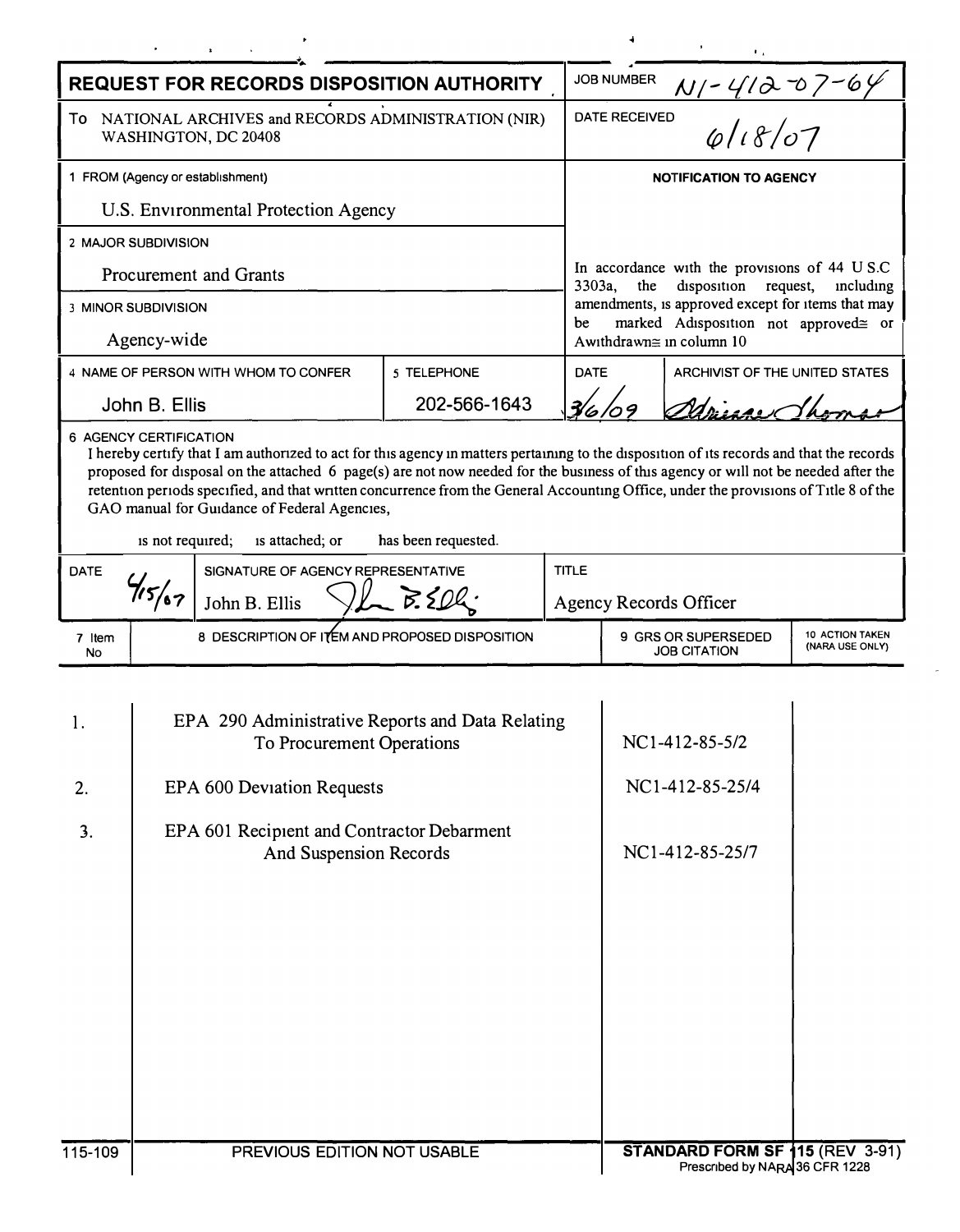This schedule is in development. It may not be used to retire or destroy records. If you have any **questions, please contact the RecQrds H\_elpJ)esk.** 

# **EPA Records Schedule 290**

**Status:** Development, 06/30/2007

**Title:** Administrative Reports and Data Relating to Procurement Operations

**Program:** Procurement

**Applicability:** Agency-wide

**Function:** 405 - Supply Chain Management

#### **NARA Disposal Authority:**

This schedule authorizes the disposition of the record copy in any media (media neutral). Records designated for permanent retention must be transferred to the National Archives in accordance with NARA standards at the time of transfer.

• Pending

#### **Description:**

Contains administrative reports and data relating to procurement operations.

#### **Disposition Instructions:**

**Item a:** Reports and data used for workload purposes

- **Disposable**
- Close inactive records at end of year.
- Destroy 6 years after file closure.

**Item b:** All other reports and data

- **Disposable**
- Close inactive records at end of year.
- Destroy 4 years after file closure.

#### **Guidance:**

#### **Reasons for Disposition:**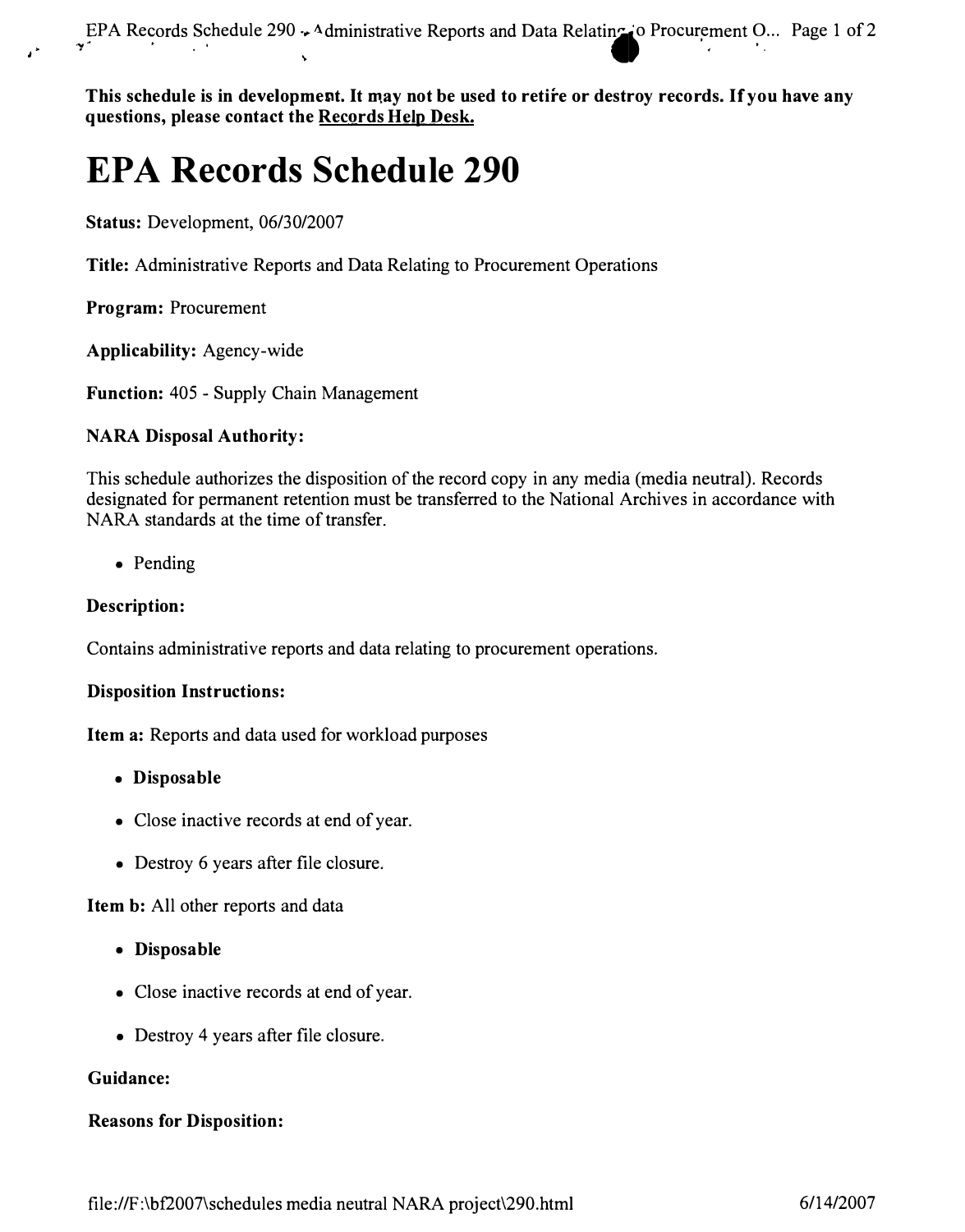The disposition instructions have been rewritten as media neutral to allow for maintaining the record **copy in EP A's electronic recordkeeping system. The retention has not changed.** 

**Item c for electronic copies created with word processing and electronic mail applications deleted 08/18/2006 pursuant to NARA Bulletin 2006-04.** 

### **Custodians:**

**Multiple units** 

# **Related Schedules:**

# **Previous NARA Disposal Authority:**

**NC 1-412-85-5/2** 

**Entry: 10/25/1993** 

# **EPA Approval: Pending**

**NARA Approval: Pending**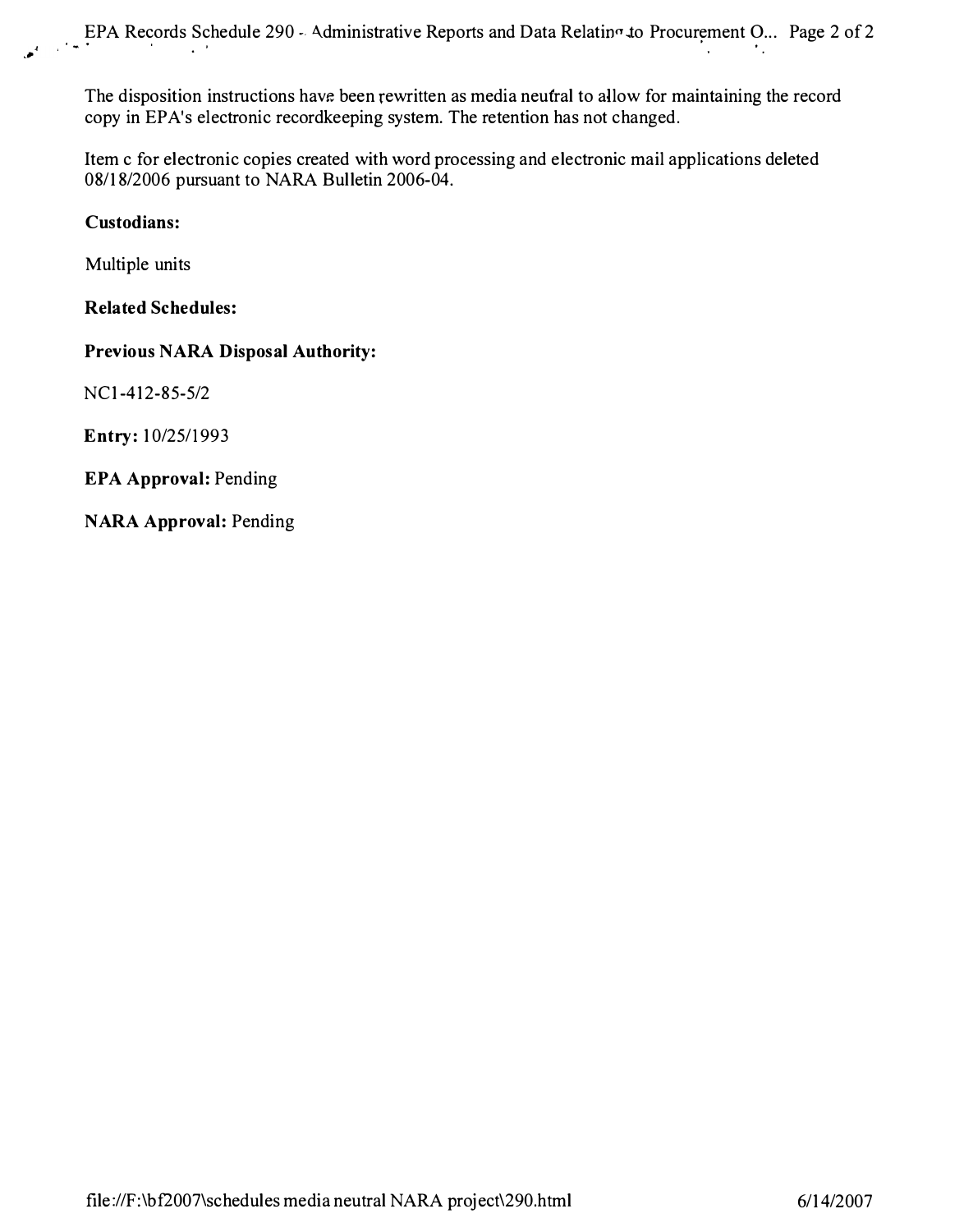This schedule is in development. It may not be used to retire or destroy records. If you have any questions, please contact the Records Help Desk.

# **EPA Records Schedule 600**

**Status: Development, 06/30/2007** 

**Title: Deviation Requests** 

**Program: Grants** 

**Applicability: Agency-wide** 

**Function: 108-025-08 - Compliance and Enforcement** 

# **NARA Disposal Authority:**

**This schedule authorizes the disposition of the record copy in any media (media neutral). Records designated for permanent retention must be transferred to the National Archives in accordance with NARA standards at the time of transfer.** 

**• Pending** 

# **Description:**

**Includes requests for deviation from established assistance policies and procedures submitted by award officials.** 

#### **Disposition Instructions:**

**Item a: Record copy** 

- **Disposable**
- **Close inactive records at end of year.**
- Destroy 4 years after file closure. If records are microformed, destroy paper after quality **assurance is completed.**

**Item b: (Reserved)** 

**Item c: (Reserved)** 

#### **Guidance:**

**Other schedules relating to grants include EPA 001 for Superfund site-specific grants and other program support agreements, EPA 232 for waste water construction and state revolving fund grants, and EPA 003 for other types of grants and program support agreements. See EPA 575 for the Grants Information and Control System. Recipient and contractor debarment and suspension records are covered by EPA**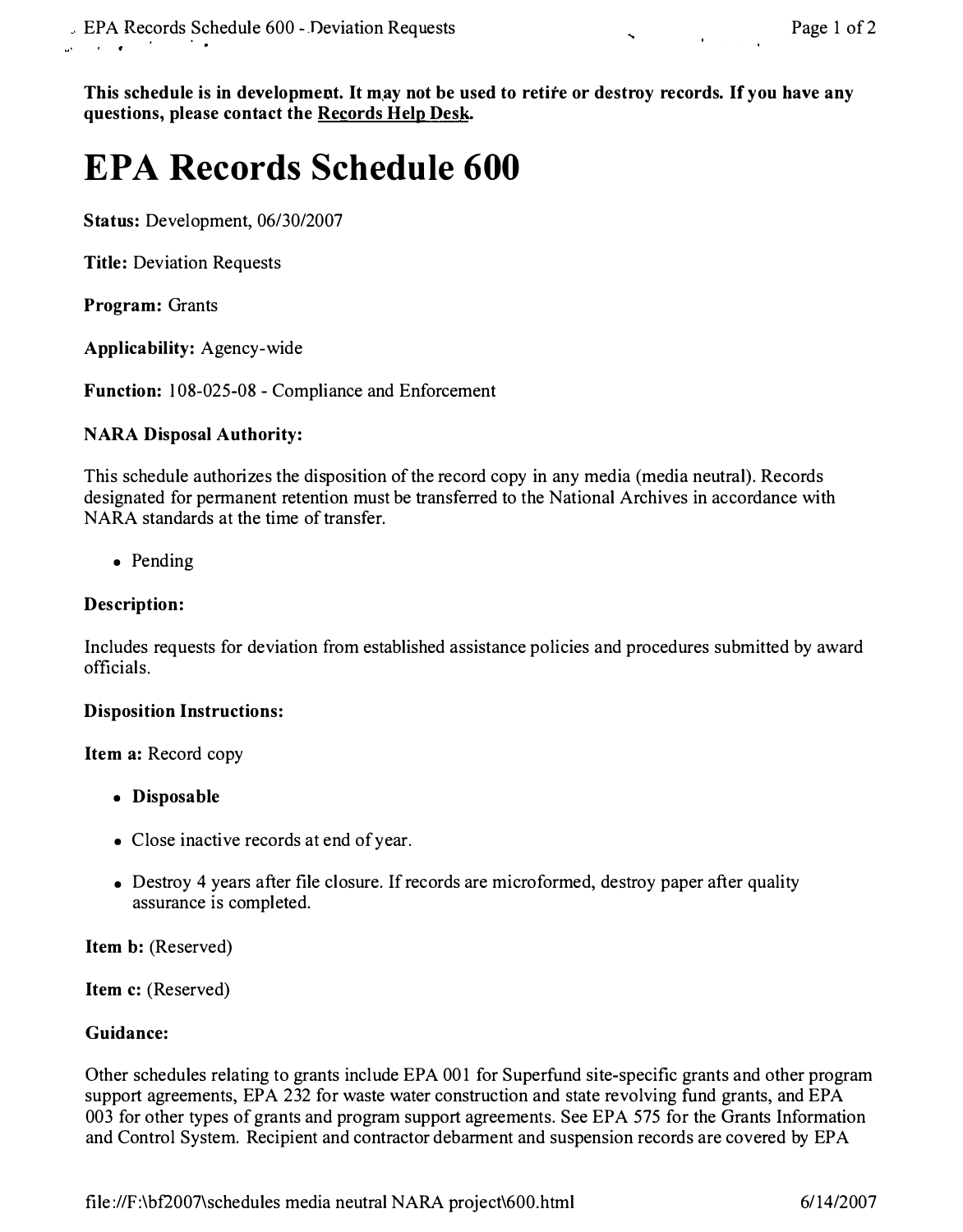$\lambda$ 

 $\sim 10^{11}$ 

**601.** 

### **Reasons for Disposition:**

**The disposition instructions have been rewritten as media neutral to allow for maintaining the record copy in EP A's electronic recordkeeping system. The retention has not changed.** 

 $\bullet$ 

**The following items in the disposition instructions were changed or deleted in the 06/30/2007 version:** 

**Item a for paper was changed to record copy.** 

**Items b and c for microforms were deleted.** 

**Item d for electronic mail and word processing system copies deleted 08/23/2006 pursuant to NARA Bulletin 2006-04.** 

#### **Custodians:**

**Multiple units** 

#### **Related Schedules:**

**EPA 001, EPA 003, EPA 232, EPA 244, EPA 575, EPA 601** 

#### **Previous NARA Disposal Authority:**

**NC 174-118/IV /4a, NC 1-412-85-25/4** 

**Entry: 09/03/l 99J** 

**EPA Approval: Pending** 

**NARA Approval: Pending**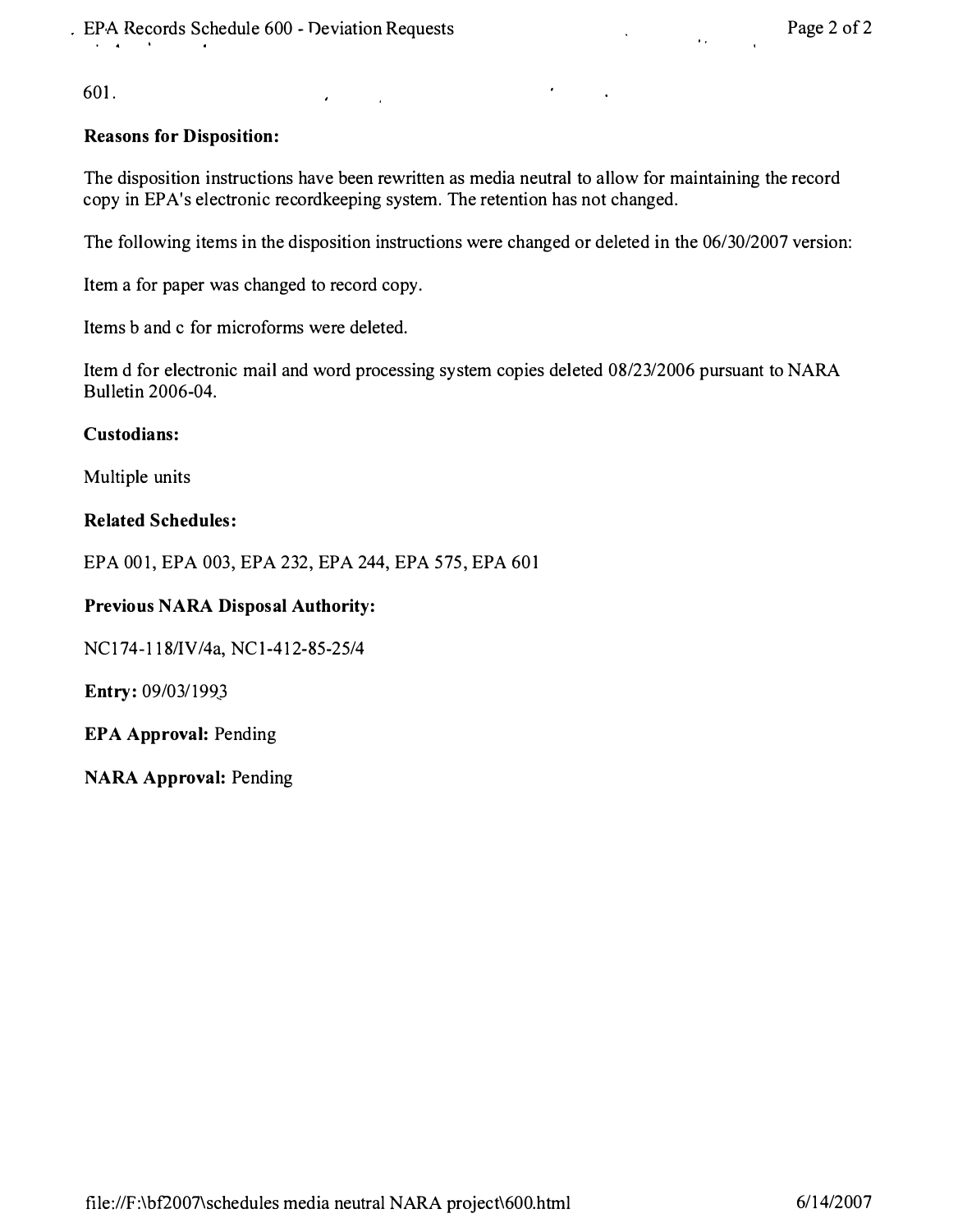**a, • .., O I o 1** 

This schedule is in development. It may not be used to retire or destroy records. If you have any **questions, please contact the Records Help Desk.** 

# **EPA Records Schedule 601**

**Status: Development, 06/30/2007** 

**Title: Recipient and Contractor Debarment and Suspension Records** 

**Program: Grants** 

**Applicability: Agency-wide** 

**Function: 301-091 - Corrective Action** 

# **NARA Disposal Authority:**

**This schedule authorizes the disposition of the record copy in any media (media neutral). Records designated for permanent retention must be transferred to the National Archives in accordance with NARA standards at the time of transfer.** 

**• Pending** 

# **Description:**

**Consists of documents relating to investigations of contractors and other recipients for debarment or suspension from contracting with or receiving assistance from the federal government. Includes copies of Inspector General reports, attorney recommendations for actions, notifications to respondents, respondents' submissions, hearing transcripts, briefs and motions, final determinations, and settlement agreements for debarment and suspension cases per 48 CFR Subpart 9.4 and 40 CFR Part 32, and other related documents.** 

#### **Disposition Instructions:**

**Item a: Record copy** 

- **Disposable**
- **Close inactive records after case is closed, period of debarment or voluntary exclusion is completed or all provisions of the settlement agreement have been completed, whichever is later.**
- **Destroy 6 years and 3 months after file closure.**

#### **Guidance:**

**See EPA 001 for Superfund site-specific grants and other program support agreements, EPA 232 for waste water construction and state revolving fund grants, and EPA 003 for other types of grants and program support agreements. The Grants Information and Control System (GICS) is covered by EPA 575. EPA 600 covers deviation requests.**